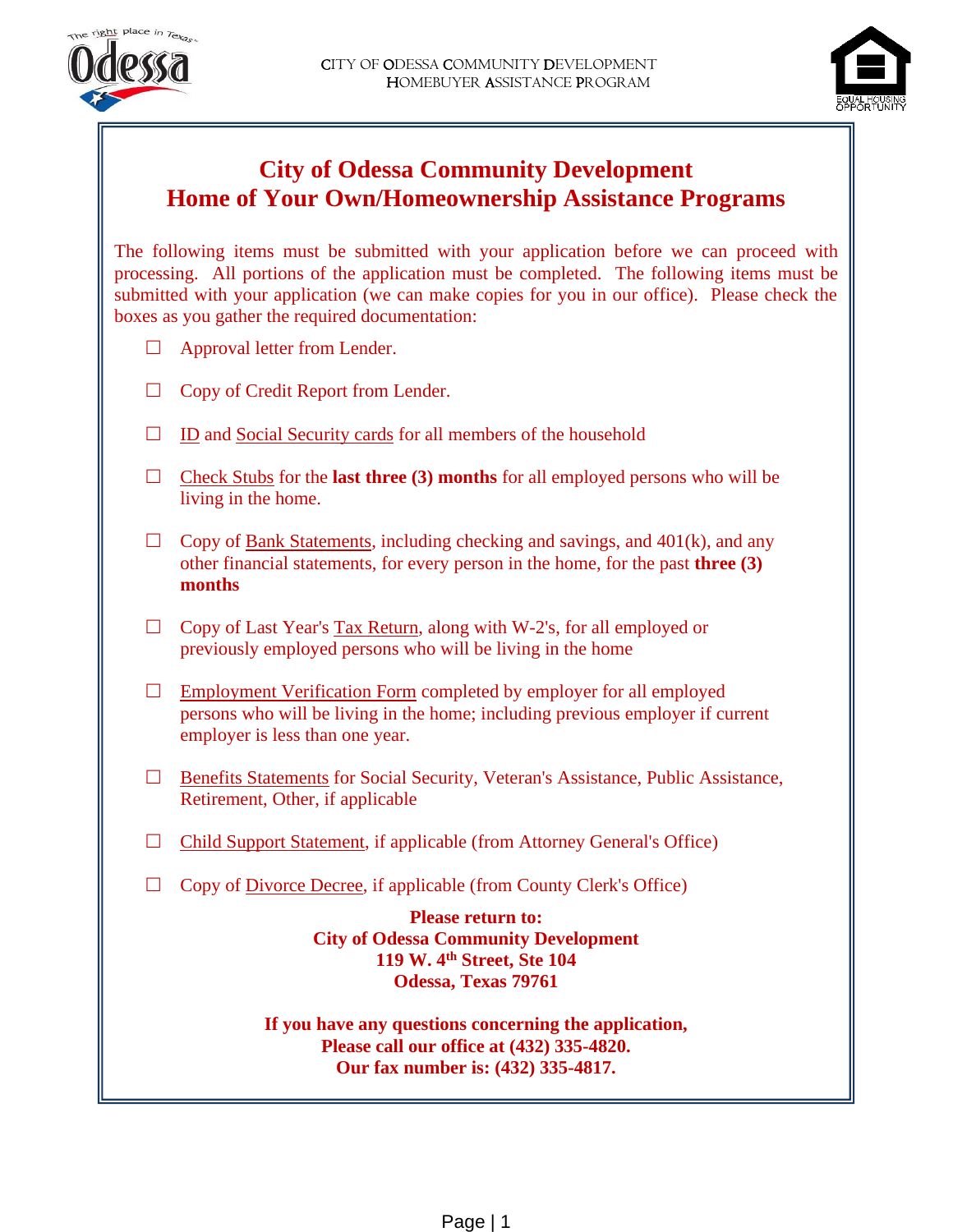



# **PROGRAM REQUIREMENTS**

Please review the following steps there are 9 steps to owning your own home.

**STEP 1: CREDIT SCORE** if your credit score is not above a 580, please contact Odessa Affordable (OA). OA offers credit-counseling classes, which help you, get your credit score to where it needs to be. For more information, please contact them at 432-362-0415.

**STEP 2: PRE-APPROVAL** Visit one of our approved lenders to be approved for a home mortgage loan:

**Primelending** 1541 JBS Pkwy Suite 16 Odessa, Texas 79761 (432) 550-2011

#### **FBC Mortgage, LLC**

6010 E. Highway 191, Suite 101 Odessa, Texas 79762 (432) 614-2833

#### **Nations Reliable Lending Mortgage**

5910 N. Central Expressway, #1955 Dallas, Texas 75206 (972) 771-4925

### **American Momentum Bank**

2525 N. Grandview Ave. Suite 900 Odessa, Texas 79761 (432) 620-8089

#### **Service First Mortgage**

2521 N. Grandview Ave., Suite B Odessa, Texas 79761 (432) 425-1982

#### **Benchmark Mortgage**

4555 East University Blvd. #D-5 Odessa, Texas 79762 (432) 257-3431

**STEP 3: HOMEBUYER APPLICATION** Once you have been pre-approved for a mortgage stop by our office to pick up an [application](https://www.odessa-tx.gov/home/showdocument?id=5771) or print the application from this page. Start collecting the documents required for the application.

**STEP 4: SUBMIT HOMEBUYER APPLICATION:** Bring in your completed application, along with all the required documents, your Mortgage Approval Statement issued by the lender and the credit report the lender pulled, to our office. Allow 7 to 10 business days for us to process your application. After review you will receive a letter in the mail advising status of your application.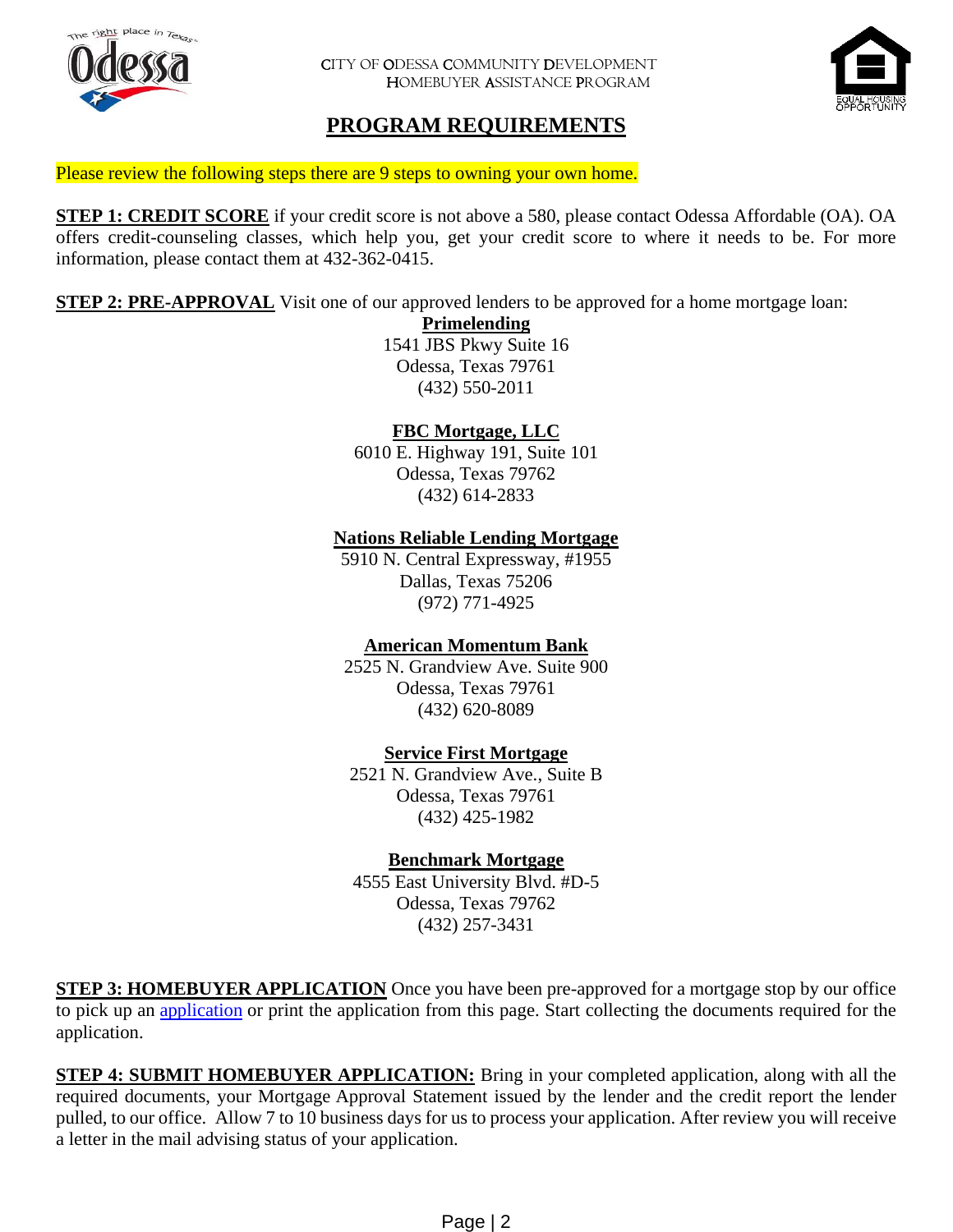



**STEP 5: APPROVAL:** Applicants will receive an approval letter from our office stating the amount of assistance and the steps to follow. This approval letter does not guarantee the funds will be disbursed on behalf of the applicant; it gives the applicant an idea of the amount of assistance available should you follow through with the process. Upon final approval, you will need to attend a Homebuyer's Education Course provided by:

> [Odessa Affordable Housing, Inc.](https://www.odessa-tx.gov/?splash=http%3a%2f%2fwww.odessaaffordablehousing.com%2f&____isexternal=true) 3801 North Dixie Odessa, TX 79762 (432) 362-0415

**STEP 6: LOOK FOR A HOME** Start looking for a home! The HOME program allows the purchase of a newly constructed home that does not exceed **95%** of the maximum allowed by the U. S. Department of Housing and Urban Development, or an existing home priced up to \$270,632. Owner financed properties or manufactured, or mobile homes are NOT eligible. Home must be located within the Odessa city limits.

**STEP 7: BEFORE MAKING AN OFFER** When you have found a home you want to offer, you must contact our office. Homes considered for purchase must be pre-approved and meet the Housing Quality Standards. Also, a HUD notice to the seller must be submitted, and have the seller sign and return it to our office before you can sign a contract on the home. The Applicant, Lender, and Title company **MUST** inform the Housing Assistant via email before making any offers, executing any documents, and closing. Failure to comply with our requirements will result in the applicant not getting assistance and the lender being removed as an approved lender. Emails should include the Housing Assistant, Applicant, Lender, and Title company. Email Sonia Cantu at [scantu@odessa-tx.gov](mailto:scantu@odessa-tx.gov) 

**STEP 8: PROGRAM REQUIREMENTS** Potential Homebuyers must provide 1% of the purchase price of the home toward the purchase of the home. Homebuyers must have at least two (2) months of principal and interest in a savings account prior to closing on the home. The City of Odessa, Community Development Department must be listed as the second lien holder on the Homeowners insurance policy and provide a copy of the Declaration Page reflecting this to our office.

> City of Odessa Community Development Department P. O. Box 4398 Odessa, Texas 79760

**STEP 9: MOVE IN** Make the home your primary residence, and report to our office on an annual basis.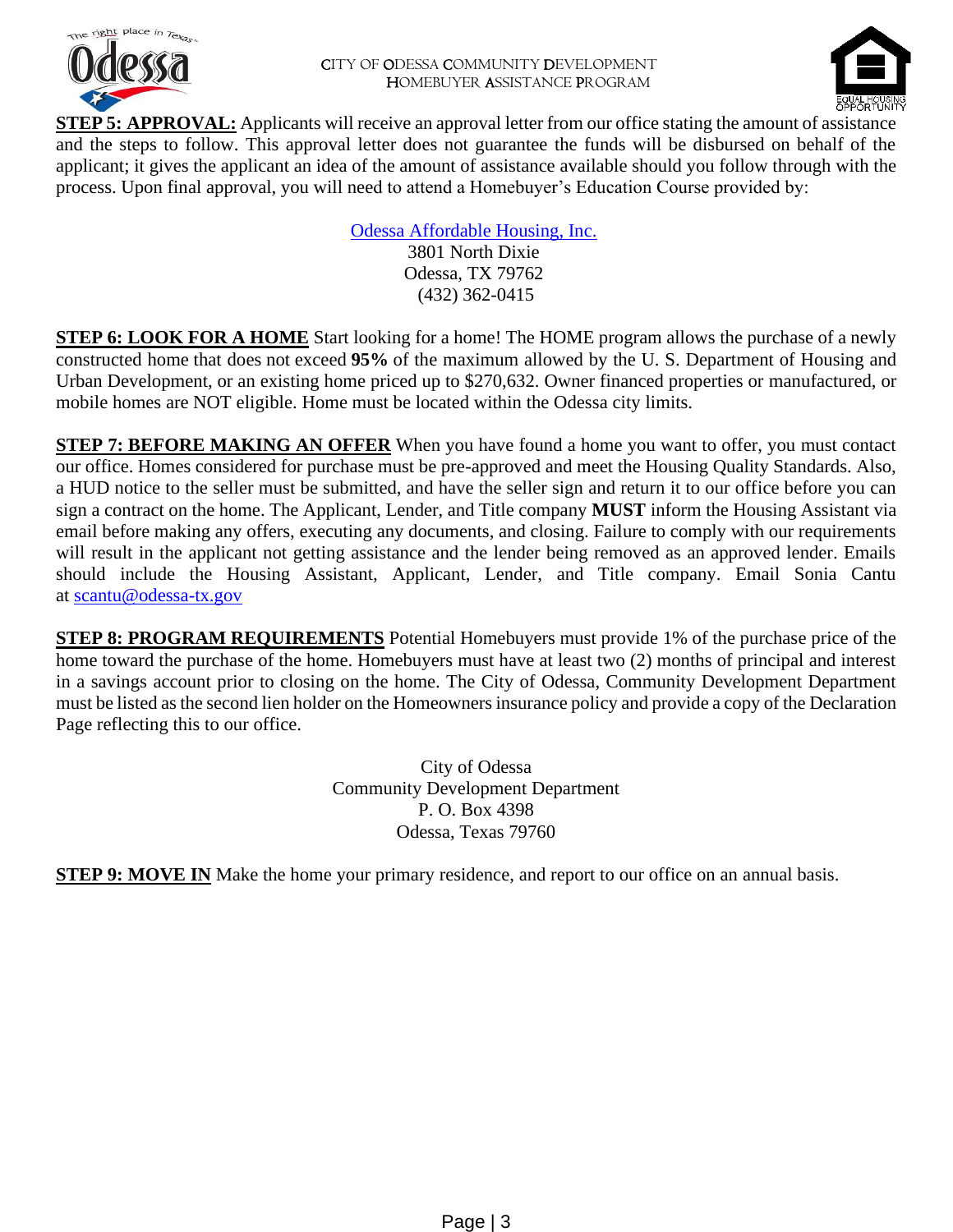



# APPLICATION FOR ASSISTANCE

| I am applying for a:<br><b>New Home</b><br><b>Applied at Bank:</b><br><b>Pre-approved:</b>                                                                                                               | Existing Home<br>N <sub>0</sub><br><b>No</b>                                                                                                                                             |             |
|----------------------------------------------------------------------------------------------------------------------------------------------------------------------------------------------------------|------------------------------------------------------------------------------------------------------------------------------------------------------------------------------------------|-------------|
| Are you able to read, speak and understand English? $\Box$ Yes                                                                                                                                           | $\blacksquare$ No                                                                                                                                                                        |             |
|                                                                                                                                                                                                          | Do you or any household member currently own a home or a mobile home: $\Box$ Yes $\Box$ No If yes, please list address:                                                                  |             |
| A. Personal Data                                                                                                                                                                                         |                                                                                                                                                                                          |             |
|                                                                                                                                                                                                          |                                                                                                                                                                                          |             |
|                                                                                                                                                                                                          |                                                                                                                                                                                          |             |
|                                                                                                                                                                                                          |                                                                                                                                                                                          |             |
|                                                                                                                                                                                                          |                                                                                                                                                                                          |             |
|                                                                                                                                                                                                          |                                                                                                                                                                                          |             |
|                                                                                                                                                                                                          | Please state: □ Never Married □ Single □ Divorced □ Separated □ Married □ Widowed                                                                                                        |             |
|                                                                                                                                                                                                          |                                                                                                                                                                                          |             |
|                                                                                                                                                                                                          | Will there be anyone living in the newly acquired home with physical disabilities? $\Box$ Yes $\Box$ No If yes, please explain:                                                          |             |
| <b>Ethnic Category</b> (you must check one):                                                                                                                                                             | $\Box$ Hispanic<br>Non-Hispanic                                                                                                                                                          |             |
| <b>White</b><br><b>Race Group</b> (you must check one):<br>American Indian or Alaska Native<br>American Indian/Alaska Native and White<br>American Indian or Alaska Native and Black or African American | $\Box$ Black or African American<br>Asian<br>Native Hawaiian or Other Pacific Islander<br>$\Box$ Asian <i>and</i> White<br>Black or African American and White                           |             |
| <b>Financial Institution/Bank Information</b> (if separate accounts, list all):                                                                                                                          |                                                                                                                                                                                          |             |
|                                                                                                                                                                                                          |                                                                                                                                                                                          |             |
|                                                                                                                                                                                                          |                                                                                                                                                                                          |             |
|                                                                                                                                                                                                          |                                                                                                                                                                                          |             |
|                                                                                                                                                                                                          |                                                                                                                                                                                          |             |
|                                                                                                                                                                                                          |                                                                                                                                                                                          |             |
|                                                                                                                                                                                                          |                                                                                                                                                                                          | Balance: \$ |
|                                                                                                                                                                                                          | Your application can not be processed unless it is completed in full, all applicants have signed and dated in the<br>designated areas and all required documentation has been submitted. |             |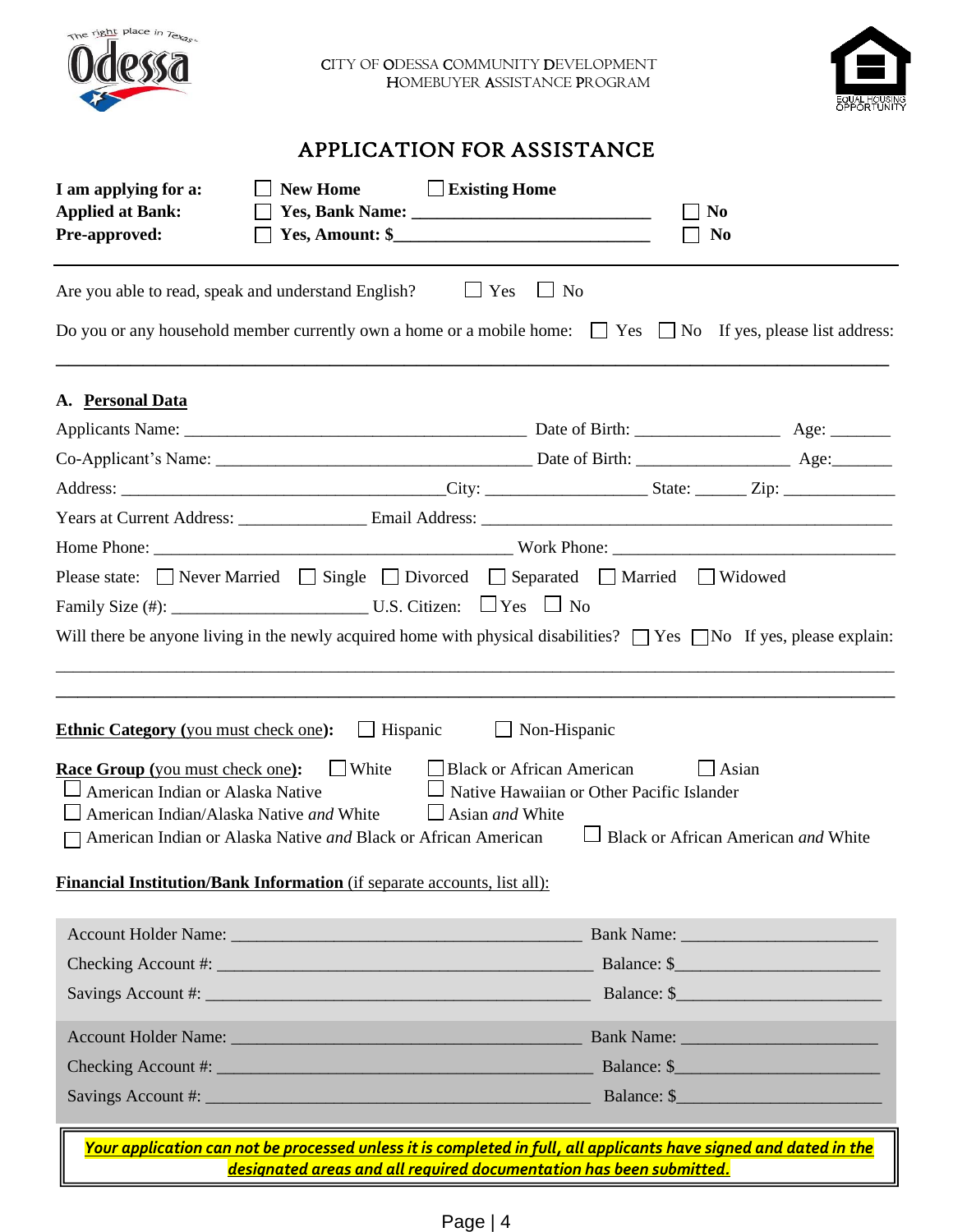



# **B. Employment (If Employment is less than one year, please show previous employment)**

| <b>Applicant's Current Employer:</b> |                                                                                                                                                                                                                               |  |  |  |  |
|--------------------------------------|-------------------------------------------------------------------------------------------------------------------------------------------------------------------------------------------------------------------------------|--|--|--|--|
|                                      |                                                                                                                                                                                                                               |  |  |  |  |
|                                      |                                                                                                                                                                                                                               |  |  |  |  |
|                                      |                                                                                                                                                                                                                               |  |  |  |  |
|                                      | Previous Employer (if less than one year at current job):                                                                                                                                                                     |  |  |  |  |
|                                      |                                                                                                                                                                                                                               |  |  |  |  |
|                                      |                                                                                                                                                                                                                               |  |  |  |  |
|                                      |                                                                                                                                                                                                                               |  |  |  |  |
|                                      | Co-Applicant/Spouse's Current Employer:                                                                                                                                                                                       |  |  |  |  |
|                                      |                                                                                                                                                                                                                               |  |  |  |  |
|                                      |                                                                                                                                                                                                                               |  |  |  |  |
|                                      |                                                                                                                                                                                                                               |  |  |  |  |
|                                      | Previous Employer (if less than one year at current job):                                                                                                                                                                     |  |  |  |  |
|                                      |                                                                                                                                                                                                                               |  |  |  |  |
|                                      |                                                                                                                                                                                                                               |  |  |  |  |
|                                      |                                                                                                                                                                                                                               |  |  |  |  |
|                                      | Other Applicant's Current Employer:                                                                                                                                                                                           |  |  |  |  |
| <b>Employer Name:</b>                |                                                                                                                                                                                                                               |  |  |  |  |
|                                      |                                                                                                                                                                                                                               |  |  |  |  |
|                                      |                                                                                                                                                                                                                               |  |  |  |  |
|                                      | Previous Employer (if less than one year at current job):                                                                                                                                                                     |  |  |  |  |
|                                      | Employer Name: 1988 and 1988 and 1988 and 1988 and 1988 and 1988 and 1988 and 1988 and 1988 and 1988 and 1988 and 1988 and 1988 and 1988 and 1988 and 1988 and 1988 and 1988 and 1988 and 1988 and 1988 and 1988 and 1988 and |  |  |  |  |
|                                      |                                                                                                                                                                                                                               |  |  |  |  |
|                                      |                                                                                                                                                                                                                               |  |  |  |  |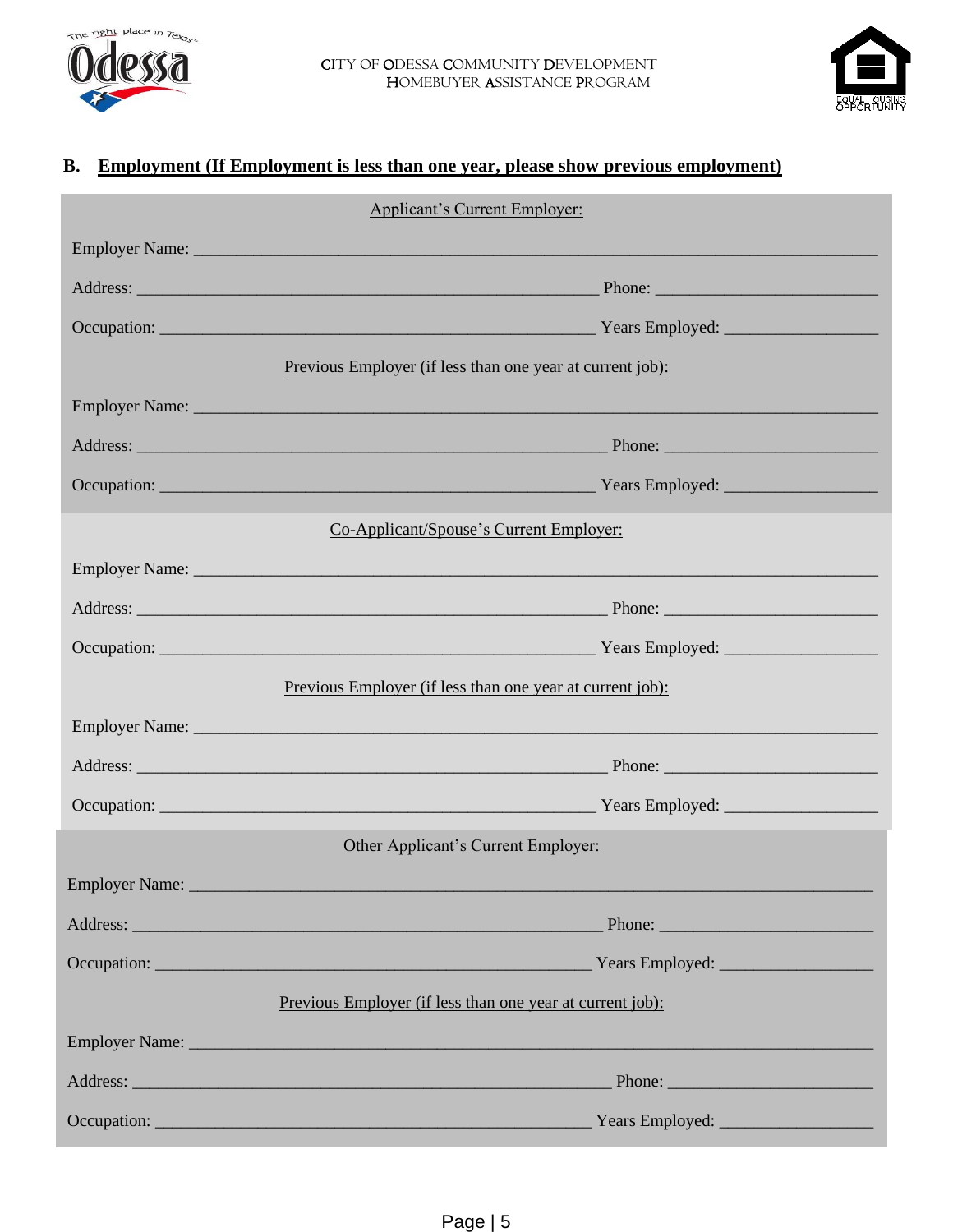



## **C. Income Verification**

| <b>Applicant's Monthly Income</b>      |                                         | <b>Co-Applicant/Spouse's Monthly Income</b>                                                                                 |                                                                                                                                                                                                                                                                                                                                                                              |
|----------------------------------------|-----------------------------------------|-----------------------------------------------------------------------------------------------------------------------------|------------------------------------------------------------------------------------------------------------------------------------------------------------------------------------------------------------------------------------------------------------------------------------------------------------------------------------------------------------------------------|
| <b>Employment Salary &amp; Wages</b>   | $\sim$                                  | Employment Salary & Wages                                                                                                   | $\mathbb{S}$                                                                                                                                                                                                                                                                                                                                                                 |
| <b>AFDC/TANF</b>                       | $\int$                                  | <b>AFDC/TANF</b>                                                                                                            | $\sim$                                                                                                                                                                                                                                                                                                                                                                       |
| <b>Child Support</b>                   | $\frac{1}{2}$                           | Child Support                                                                                                               | $\sim$                                                                                                                                                                                                                                                                                                                                                                       |
| Disability Income                      | $\sim$                                  | Disability Income                                                                                                           | $\frac{\S_{\frac{1}{2}}}{\S_{\frac{1}{2}}}{\S_{\frac{1}{2}}}{\S_{\frac{1}{2}}}{\S_{\frac{1}{2}}}{\S_{\frac{1}{2}}}{\S_{\frac{1}{2}}}{\S_{\frac{1}{2}}}{\S_{\frac{1}{2}}}{\S_{\frac{1}{2}}}{\S_{\frac{1}{2}}}{\S_{\frac{1}{2}}}{\S_{\frac{1}{2}}}{\S_{\frac{1}{2}}}{\S_{\frac{1}{2}}}{\S_{\frac{1}{2}}}{\S_{\frac{1}{2}}}{\S_{\frac{1}{2}}}{\S_{\frac{1}{2}}}{\S_{\frac{1}{2$ |
| <b>Employee Retirement Benefits</b>    | $\sim$                                  | <b>Employee Retirement Benefits</b>                                                                                         | $\sim$                                                                                                                                                                                                                                                                                                                                                                       |
| Other                                  | $\frac{1}{2}$                           | Other                                                                                                                       | s                                                                                                                                                                                                                                                                                                                                                                            |
| <b>Rental Income</b>                   | $\sim$                                  | Rental Income                                                                                                               |                                                                                                                                                                                                                                                                                                                                                                              |
| Social Security                        | $\sim$                                  | Social Security                                                                                                             | $\frac{1}{2}$                                                                                                                                                                                                                                                                                                                                                                |
| <b>Supplemental Social Security</b>    | $\mathbb{S}$                            | <b>Supplemental Social Security</b>                                                                                         | $\mathbb{S}$ and $\mathbb{S}$ and $\mathbb{S}$ and $\mathbb{S}$                                                                                                                                                                                                                                                                                                              |
| <b>Unemployment Benefits</b>           | $\sim$                                  | <b>Unemployment Benefits</b>                                                                                                | $\sim$                                                                                                                                                                                                                                                                                                                                                                       |
| Veteran's Benefits                     | $\sim$                                  | Veteran's Benefits                                                                                                          |                                                                                                                                                                                                                                                                                                                                                                              |
| <b>Total Monthly Income:</b>           | $\mathbb{S}$                            | <b>Total Monthly Income:</b>                                                                                                | $\sim$                                                                                                                                                                                                                                                                                                                                                                       |
|                                        |                                         | <b>ALL OTHER HOUSEHOLD INCOME:</b><br>List all other sources of household income for other people who will live in the home |                                                                                                                                                                                                                                                                                                                                                                              |
| <b>Name</b>                            | Relationship                            | <b>Income Source</b>                                                                                                        | Monthly Income                                                                                                                                                                                                                                                                                                                                                               |
|                                        |                                         |                                                                                                                             |                                                                                                                                                                                                                                                                                                                                                                              |
|                                        |                                         |                                                                                                                             |                                                                                                                                                                                                                                                                                                                                                                              |
|                                        |                                         |                                                                                                                             |                                                                                                                                                                                                                                                                                                                                                                              |
|                                        |                                         |                                                                                                                             |                                                                                                                                                                                                                                                                                                                                                                              |
|                                        |                                         |                                                                                                                             |                                                                                                                                                                                                                                                                                                                                                                              |
| <b>Applicant's Monthly Income:</b>     |                                         |                                                                                                                             |                                                                                                                                                                                                                                                                                                                                                                              |
| <b>Co-Applicant's Monthly Income:</b>  |                                         | <u> 1980 - Johann Barbara, martxa al</u>                                                                                    |                                                                                                                                                                                                                                                                                                                                                                              |
| <b>Other Monthly Household Income:</b> |                                         |                                                                                                                             |                                                                                                                                                                                                                                                                                                                                                                              |
| TOTAL MONTHLY HOUSEHOLD INCOME:        |                                         |                                                                                                                             |                                                                                                                                                                                                                                                                                                                                                                              |
|                                        | TOTAL ANNUAL (YEARLY) HOUSEHOLD INCOME: | $\mathbf{s}_-$                                                                                                              |                                                                                                                                                                                                                                                                                                                                                                              |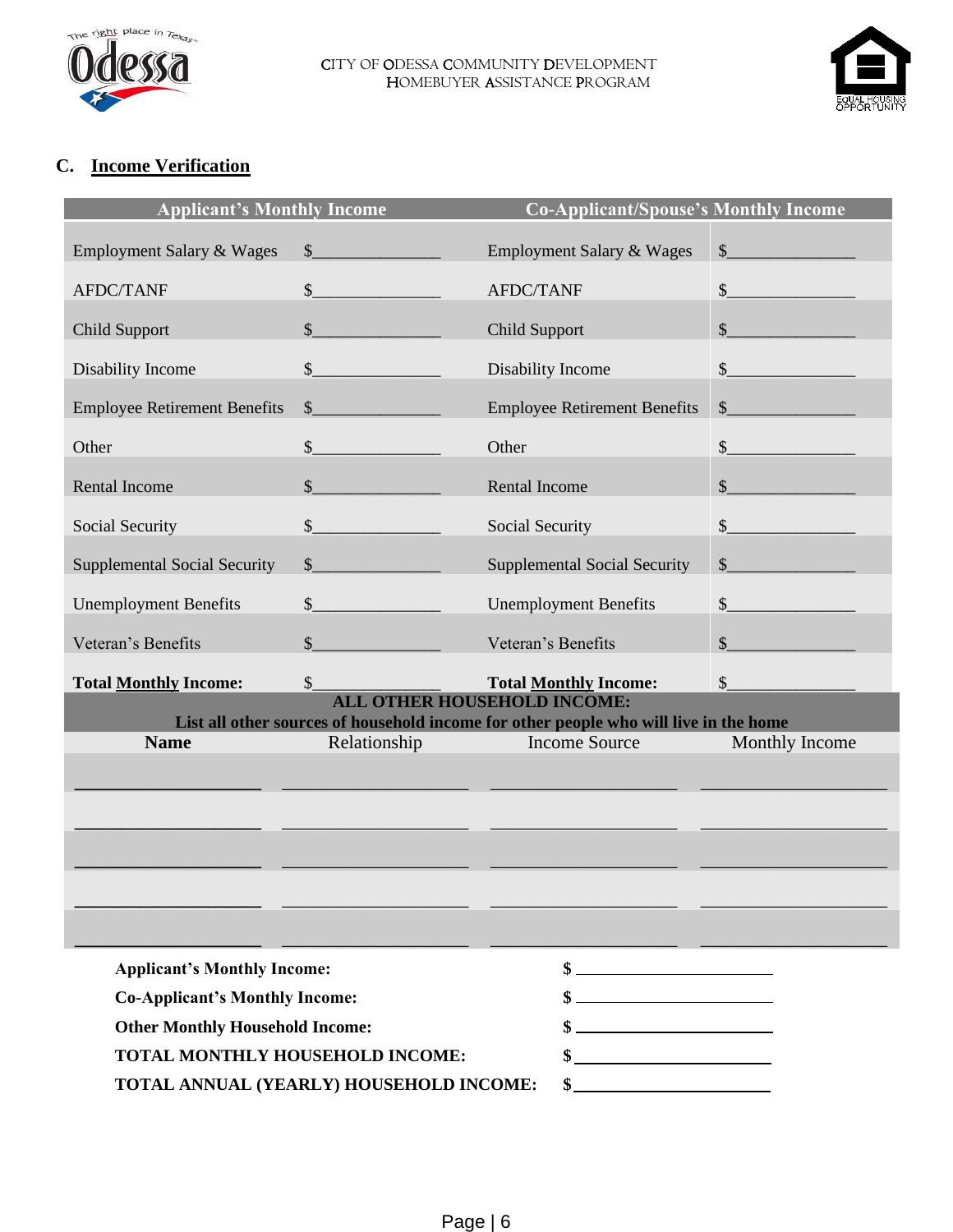



#### LIST ALL PERSONS WHO WILL LIVE IN, OR INTENDS TO LIVE IN, THE NEWLY ACQUIRED HOME:

| ADULTS (PERSONS 18 YEARS OF AGE AND OLDER)    |                         |                              |                         |              |                                |            |  |  |  |
|-----------------------------------------------|-------------------------|------------------------------|-------------------------|--------------|--------------------------------|------------|--|--|--|
|                                               | Name                    |                              | Social Security #       | Relationship | Age                            | <b>Sex</b> |  |  |  |
| Applicant:                                    |                         |                              |                         |              |                                |            |  |  |  |
| Co-Applicant/Spouse                           |                         |                              |                         |              |                                |            |  |  |  |
| Other Adult:                                  |                         |                              |                         |              |                                |            |  |  |  |
| Other Adult:                                  |                         |                              |                         |              |                                |            |  |  |  |
| Other Adult:                                  |                         |                              |                         |              |                                |            |  |  |  |
|                                               |                         | <b>CHILDREN</b>              |                         |              |                                |            |  |  |  |
| Name as it Appears on<br>Social Security Card | Date of<br><b>Birth</b> | Relationship<br>to Applicant | Absent Parent's<br>Name |              | <b>Absent Parent's Address</b> |            |  |  |  |
|                                               |                         |                              |                         |              |                                |            |  |  |  |
|                                               |                         |                              |                         |              |                                |            |  |  |  |
|                                               |                         |                              |                         |              |                                |            |  |  |  |
|                                               |                         |                              |                         |              |                                |            |  |  |  |
|                                               |                         |                              |                         |              |                                |            |  |  |  |

If separated or divorced, List name and address of spouse/ex-spouse:

| Name                         | Name                         |
|------------------------------|------------------------------|
| Address                      | Address                      |
|                              |                              |
| City, State, Zip             | City, State, Zip             |
| Social Security # (if known) | Social Security # (if known) |
| Date of Divorce/Separation   | Date of Divorce/Separation   |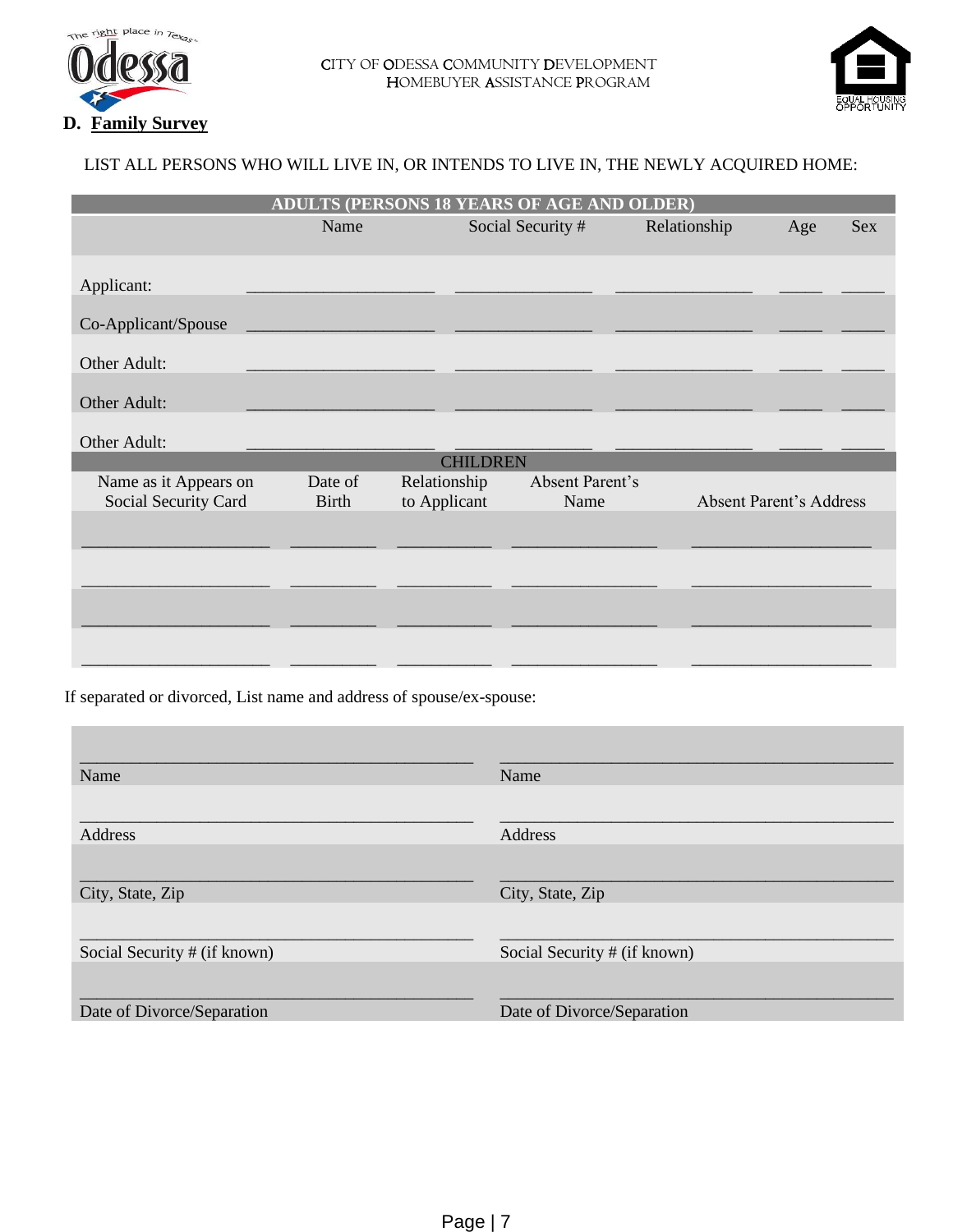



#### **E. Assets**

|    | 1. Do you currently make any <b>mortgage/home loan payments</b> ? $\Box$ Yes $\Box$ No If yes, List property                                                                                                   |  |  |  |  |  |
|----|----------------------------------------------------------------------------------------------------------------------------------------------------------------------------------------------------------------|--|--|--|--|--|
|    | 2. Do you or any household member own or have an interest in any real estate or any type of recreational vehicle or<br>boat? $\Box$ Yes $\Box$ No If yes, please list: $\Box$                                  |  |  |  |  |  |
|    | 3. Have you sold any <b>real estate</b> in the last two (3) years? $\Box$ Yes $\Box$ No If yes, please explain:                                                                                                |  |  |  |  |  |
|    | 4. Do you have any <b>investments</b> such as stocks, bonds, mutual funds, IRA's, 401(k)'s, or any other type of<br>investment? $\Box$ Yes $\Box$ No If yes, please list: $\Box$                               |  |  |  |  |  |
| 5. | Do you have any <b>savings accounts</b> : $\Box$ Yes<br>$\Box$ No If yes, give bank, account numbers and balances:                                                                                             |  |  |  |  |  |
|    |                                                                                                                                                                                                                |  |  |  |  |  |
|    | 6. Do you have a <b>vehicle</b> ? $\Box$ Yes $\Box$ No<br>Make/Model/Year: _____________________________License Plate #: ___________ Owner: ____________________________                                       |  |  |  |  |  |
|    | Make/Model/Year: ____________________________License Plate #: ___________ Owner: _____________________________                                                                                                 |  |  |  |  |  |
|    |                                                                                                                                                                                                                |  |  |  |  |  |
|    | 7. Does anyone outside your household pay for any of your bills or give you money on a regular basis:<br>$\Box$ Yes $\Box$ No If yes, explain: $\Box$                                                          |  |  |  |  |  |
|    | 8. Have you or any other adult member lived in any <b>assisted housing</b> ? $\Box$ Yes $\Box$ No If yes, list when and<br>where:                                                                              |  |  |  |  |  |
|    | 9. Have you or any member of your household ever been convicted of any crime other than traffic violations?<br>$\Box$ Yes<br>$\Box$ No<br>If yes, explain: $\sqrt{\frac{2}{\pi}}$                              |  |  |  |  |  |
|    | 10. Have you or anyone in your household ever committed any fraud in a federally assisted housing program or<br>been asked to repay money for knowingly misrepresenting information for such housing programs? |  |  |  |  |  |
|    |                                                                                                                                                                                                                |  |  |  |  |  |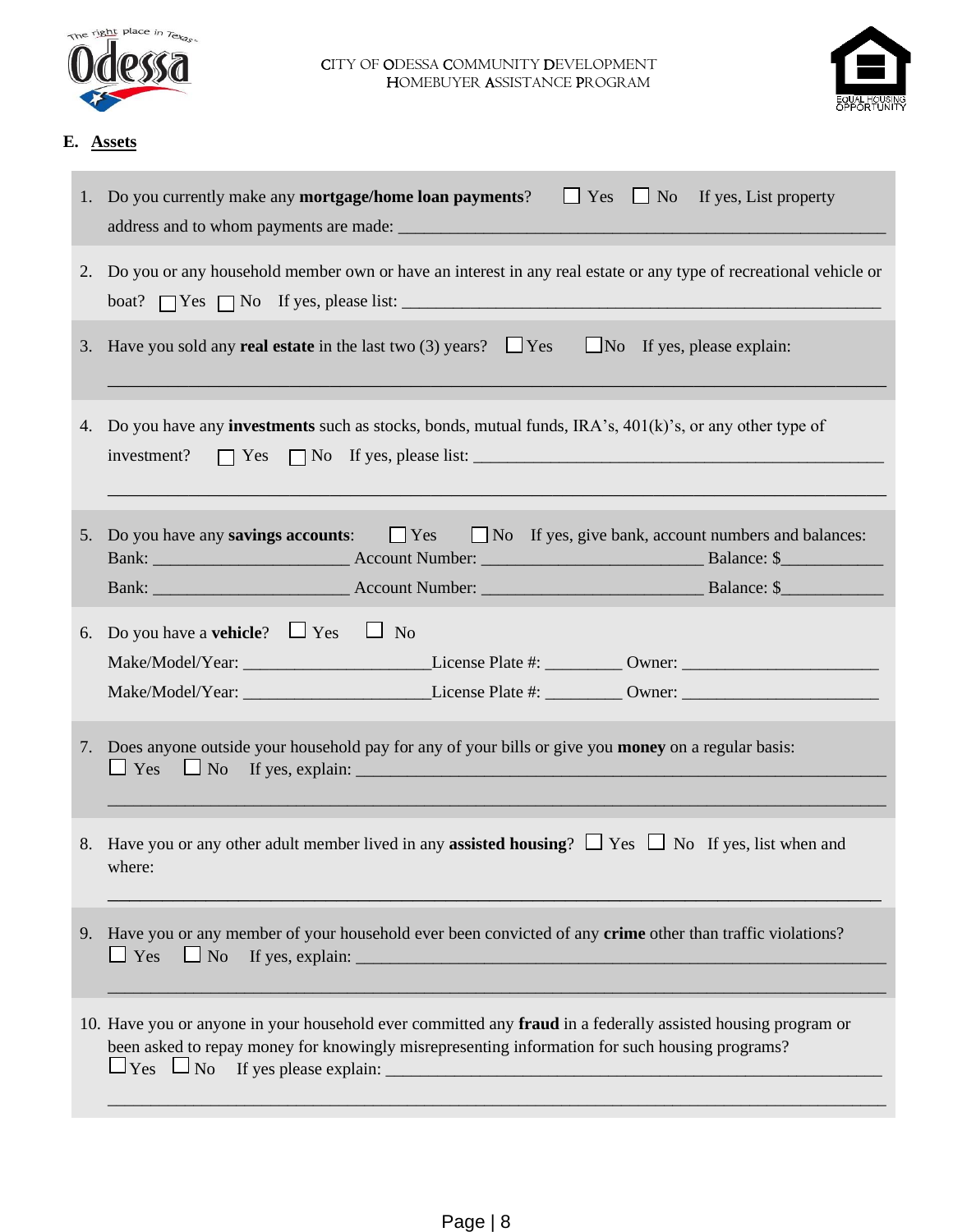

#### F. **Debts**

| <b>Applicant:</b>                                                                                                                  |                         |                                                                                                                                                                                                                                                                                                                                                                              |          |               |
|------------------------------------------------------------------------------------------------------------------------------------|-------------------------|------------------------------------------------------------------------------------------------------------------------------------------------------------------------------------------------------------------------------------------------------------------------------------------------------------------------------------------------------------------------------|----------|---------------|
| Creditor:<br><u> 1999 - Johann Barn, mars eta industrial eta industrial eta industrial eta industrial eta industrial eta indus</u> | <b>Monthly Payment:</b> | $\sim$                                                                                                                                                                                                                                                                                                                                                                       | Balance: | $\mathcal{S}$ |
| Creditor:                                                                                                                          | <b>Monthly Payment:</b> | $\frac{\S_{\frac{1}{2}}}{\S_{\frac{1}{2}}}{\S_{\frac{1}{2}}}{\S_{\frac{1}{2}}}{\S_{\frac{1}{2}}}{\S_{\frac{1}{2}}}{\S_{\frac{1}{2}}}{\S_{\frac{1}{2}}}{\S_{\frac{1}{2}}}{\S_{\frac{1}{2}}}{\S_{\frac{1}{2}}}{\S_{\frac{1}{2}}}{\S_{\frac{1}{2}}}{\S_{\frac{1}{2}}}{\S_{\frac{1}{2}}}{\S_{\frac{1}{2}}}{\S_{\frac{1}{2}}}{\S_{\frac{1}{2}}}{\S_{\frac{1}{2}}}{\S_{\frac{1}{2$ | Balance: | $\mathbb{S}$  |
| Creditor:<br><u> 1980 - Johann Barn, mars an t-Amerikaansk ferstjer op de oars</u>                                                 | <b>Monthly Payment:</b> | $\mathbb{S}$                                                                                                                                                                                                                                                                                                                                                                 | Balance: | $\frac{1}{2}$ |
| Creditor:<br><u> 1989 - Johann Barn, mars eta bainar e</u>                                                                         | <b>Monthly Payment:</b> | $\frac{\S_{\frac{1}{2}}}{\S_{\frac{1}{2}}}{\S_{\frac{1}{2}}}{\S_{\frac{1}{2}}}{\S_{\frac{1}{2}}}{\S_{\frac{1}{2}}}{\S_{\frac{1}{2}}}{\S_{\frac{1}{2}}}{\S_{\frac{1}{2}}}{\S_{\frac{1}{2}}}{\S_{\frac{1}{2}}}{\S_{\frac{1}{2}}}{\S_{\frac{1}{2}}}{\S_{\frac{1}{2}}}{\S_{\frac{1}{2}}}{\S_{\frac{1}{2}}}{\S_{\frac{1}{2}}}{\S_{\frac{1}{2}}}{\S_{\frac{1}{2}}}{\S_{\frac{1}{2$ | Balance: | \$            |
| Creditor:<br><u> 1990 - Johann Barnett, fransk politik (</u>                                                                       | <b>Monthly Payment:</b> | $\frac{\S_{\frac{1}{2}}}{\S_{\frac{1}{2}}}{\S_{\frac{1}{2}}}{\S_{\frac{1}{2}}}{\S_{\frac{1}{2}}}{\S_{\frac{1}{2}}}{\S_{\frac{1}{2}}}{\S_{\frac{1}{2}}}{\S_{\frac{1}{2}}}{\S_{\frac{1}{2}}}{\S_{\frac{1}{2}}}{\S_{\frac{1}{2}}}{\S_{\frac{1}{2}}}{\S_{\frac{1}{2}}}{\S_{\frac{1}{2}}}{\S_{\frac{1}{2}}}{\S_{\frac{1}{2}}}{\S_{\frac{1}{2}}}{\S_{\frac{1}{2}}}{\S_{\frac{1}{2$ | Balance: | \$            |
| <b>Co-Applicant/Spouse:</b>                                                                                                        |                         |                                                                                                                                                                                                                                                                                                                                                                              |          |               |
| Creditor:                                                                                                                          | <b>Monthly Payment:</b> | $\sim$                                                                                                                                                                                                                                                                                                                                                                       | Balance: | $\mathbb{S}$  |
| Creditor:<br><u> 1989 - Johann Barn, mars eta bainar e</u>                                                                         | <b>Monthly Payment:</b> | $\sim$                                                                                                                                                                                                                                                                                                                                                                       | Balance: | \$            |
| Creditor:<br><u> 1980 - Johann Barn, mars eta bainar eta industrial eta industrial eta industrial eta industrial eta industria</u> | <b>Monthly Payment:</b> | $\sim$                                                                                                                                                                                                                                                                                                                                                                       | Balance: | \$            |
| Creditor:<br><u> 1988 - Johann Barn, mars eta bainar eta i</u>                                                                     | <b>Monthly Payment:</b> | $\sim$                                                                                                                                                                                                                                                                                                                                                                       | Balance: | \$            |
| Creditor:                                                                                                                          | <b>Monthly Payment:</b> | $\frac{\S_{\frac{1}{2}}}{\S_{\frac{1}{2}}}{\S_{\frac{1}{2}}}{\S_{\frac{1}{2}}}{\S_{\frac{1}{2}}}{\S_{\frac{1}{2}}}{\S_{\frac{1}{2}}}{\S_{\frac{1}{2}}}{\S_{\frac{1}{2}}}{\S_{\frac{1}{2}}}{\S_{\frac{1}{2}}}{\S_{\frac{1}{2}}}{\S_{\frac{1}{2}}}{\S_{\frac{1}{2}}}{\S_{\frac{1}{2}}}{\S_{\frac{1}{2}}}{\S_{\frac{1}{2}}}{\S_{\frac{1}{2}}}{\S_{\frac{1}{2}}}{\S_{\frac{1}{2$ | Balance: | $\mathcal{S}$ |
|                                                                                                                                    |                         |                                                                                                                                                                                                                                                                                                                                                                              |          |               |
|                                                                                                                                    |                         |                                                                                                                                                                                                                                                                                                                                                                              |          |               |
|                                                                                                                                    |                         |                                                                                                                                                                                                                                                                                                                                                                              |          |               |
|                                                                                                                                    |                         |                                                                                                                                                                                                                                                                                                                                                                              |          |               |
|                                                                                                                                    |                         |                                                                                                                                                                                                                                                                                                                                                                              |          |               |
|                                                                                                                                    |                         |                                                                                                                                                                                                                                                                                                                                                                              |          |               |
|                                                                                                                                    |                         |                                                                                                                                                                                                                                                                                                                                                                              |          |               |
|                                                                                                                                    |                         |                                                                                                                                                                                                                                                                                                                                                                              |          |               |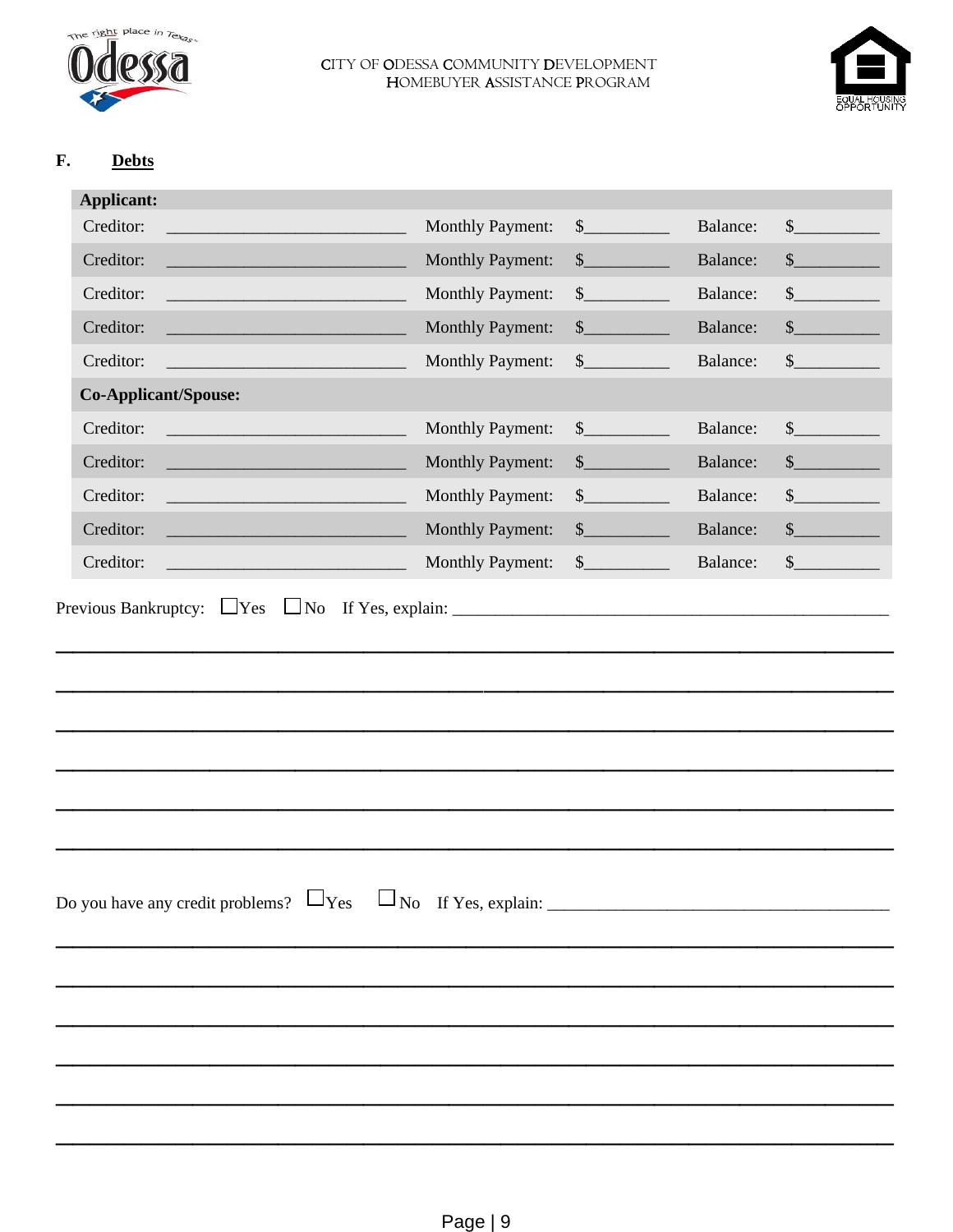



## **G. Certification**

I herewith make an application to the City of Odessa, Office of Community Development, for Homebuyer Assistance under the Homebuyer Assistance Programs.

I authorize the City of Odessa to obtain verification of income, employment, bank, savings, and/or loan deposits, mortgages or deeds of trust and/or any other pertinent data required. The authorization is given with the understanding that such information will be kept strictly confidential; recognizing however, that it may be subject to disclosure under the Texas Open Records Act.

I do hereby swear and attest that all of the information being furnished by me is true and correct. I have not intentionally or with forethought withheld any information, which would have any bearing on my qualification and that if I have, my application is invalid. I also understand that all changes to the income of any member of the household as well as any changes in the household members must be reported to the Community Development Department **IN WRITING IMMEDIATELY.**

*WARNING: TITLE 18, SECTION 1001 OF THE UNITED STATES CODE STATES THAT A PERSON IS GUILTY OF A FELONY FOR KNOWINGLY AND WILLINGLY MAKING FALSE OR FAUDULENT STATEMENTS TO ANY DEPARTMENT OR AGENCY OF THE UNITED STATES. WHOEVER MAKES FALSE STATEMENTS SHALL BE FINED UNDER THIS TITLE OR IMPRISONED NOT MORE THAN FIVE (5) YEARS OR BOTH.*

\_\_\_\_\_\_\_\_\_\_\_\_\_\_\_\_\_\_\_\_\_\_\_\_\_\_\_\_\_\_\_\_\_\_\_\_\_\_\_\_\_\_ \_\_\_\_\_\_\_\_\_\_\_\_\_\_\_\_\_\_\_\_\_\_\_\_\_\_\_\_\_\_\_\_\_\_\_\_

\_\_\_\_\_\_\_\_\_\_\_\_\_\_\_\_\_\_\_\_\_\_\_\_\_\_\_\_\_\_\_\_\_\_\_\_\_\_\_\_\_\_ \_\_\_\_\_\_\_\_\_\_\_\_\_\_\_\_\_\_\_\_\_\_\_\_\_\_\_\_\_\_\_\_\_\_\_\_

Applicant's Signature Date

Co-Applicant's Signature Date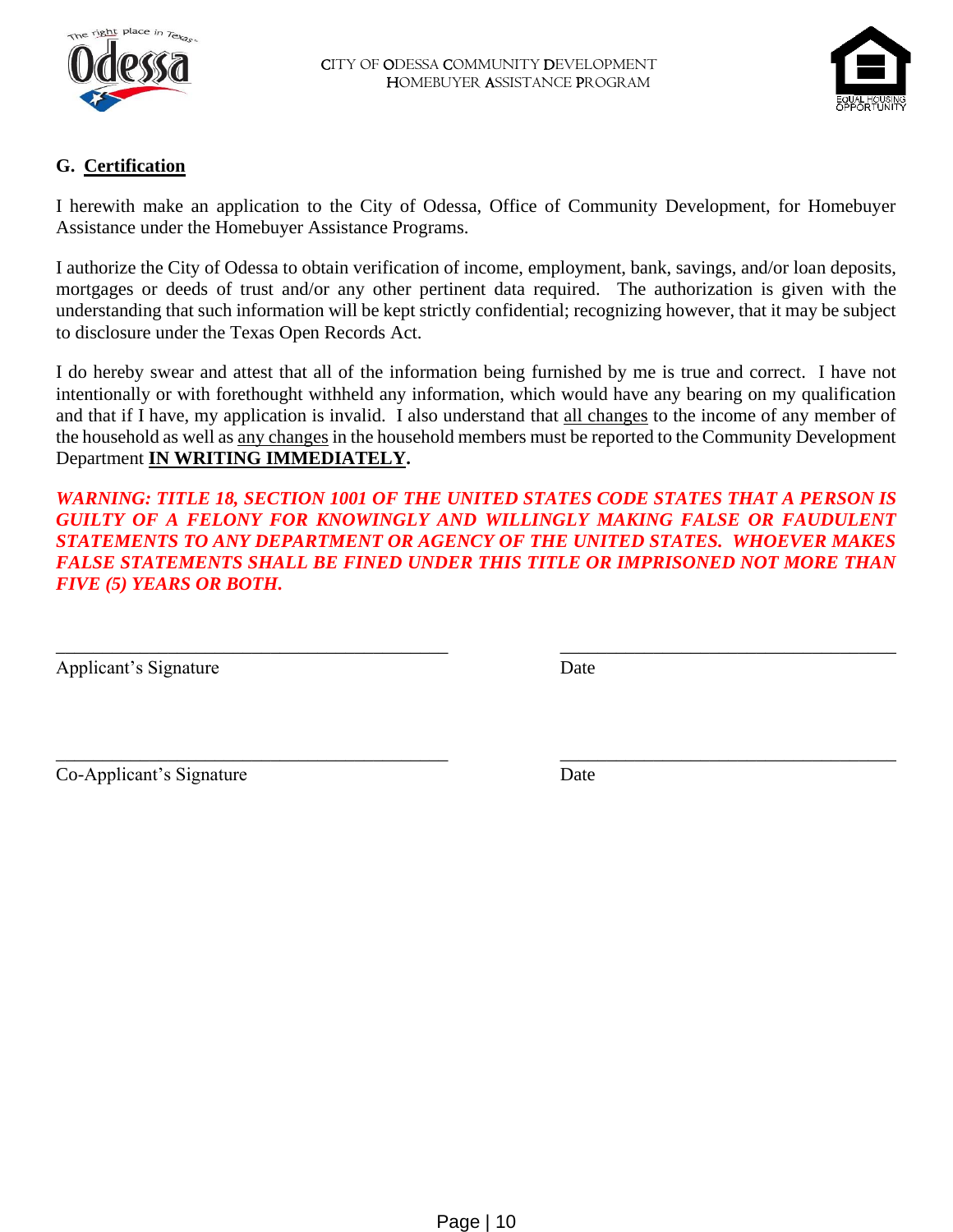



## **FEDERAL PRIVACY ACT STATEMENT**

The U.S Department of Housing and Urban Development (HUD) collects information on perspective homeowners in HUD-assisted housing. The U.S. Privacy Act of 1974 established requirements governing HUD's use and disclosure of the information it collects on individuals and families.

Participating jurisdictions such as the City of Odessa who operate such housing programs send HUD information on their clients' income, family composition, rent, etc. The client when applying or being re-examined already gave this information. It is transferred to HUD forms and used for data collection. The forms may be sent to a contractor who keypunches the information in preparation for processing by HUD computers.

#### *USE: HUD uses the information for budge development, program evaluation and planning and reports to the President and Congress. HUD also uses the information to monitor compliance with Federal requirements on eligibility and to verify the accuracy and completeness of the income information.*

PUBLIC ACCESS: Summaries of client data are available to the public. The Privacy Act of 1974 restricts disclosure of information about individuals and families. Such information is released to appropriate Federal, State or Local agencies to verify information relevant to eligibility and rent determinations and when applicable to other civil, criminal or regulatory matters.

The Privacy Act restricts HUD's disclosure of information on individuals and families but does not restrict the Homebuyer Assistance Programs from releasing such information. There may be State and Local laws or regulations that govern disclosure by the Homebuyer Assistance Programs.

INFORMATION REQUIREMENTS: Giving your social security number to HUD for the Homebuyer Assistance Programs is voluntary. Failure to give it does not affect your eligibility or the amount of your payment. HUD uses the social security number as an identifier in computer-matching to check the eligibility of the client.

The other information must be provided to HUD so that it can carry out its monitoring and data collection responsibilities. Failure to do so may result in eviction or the withdrawal of housing assistance (depending on the housing program).

PENALTY: You must provide all of the information requested by the Homebuyer Assistance Programs, including all social security numbers you and all other household members age six (6) years and older have and use. Giving the social security numbers of all household members 6 years of age and older is mandatory, and not providing the social security numbers will affect your eligibility. Failure to provide any of the requested information may result in a delay or rejection of your eligibility approval.

AUTHORITY: HUD is permitted to ask for the information by the U.S. Housing Act of 1937 as amended 42 U.S.C., 1437 et. seq., the Housing and Community Development Act of 1981, Public Law 97-35, Stat., 348, 408.

\_\_\_\_\_\_\_\_\_\_\_\_\_\_\_\_\_\_\_\_\_\_\_\_\_\_\_\_\_\_\_\_\_\_\_\_\_\_\_\_\_\_ \_\_\_\_\_\_\_\_\_\_\_\_\_\_\_\_\_\_\_\_\_\_\_\_\_\_\_\_\_\_\_\_\_\_\_\_

\_\_\_\_\_\_\_\_\_\_\_\_\_\_\_\_\_\_\_\_\_\_\_ \_\_\_\_\_\_\_\_\_\_\_\_\_\_\_\_\_\_\_

SIGNATURE: I have read this Federal Privacy Act Statement.

Applicant's Signature Date

Co-Applicant's Signature Date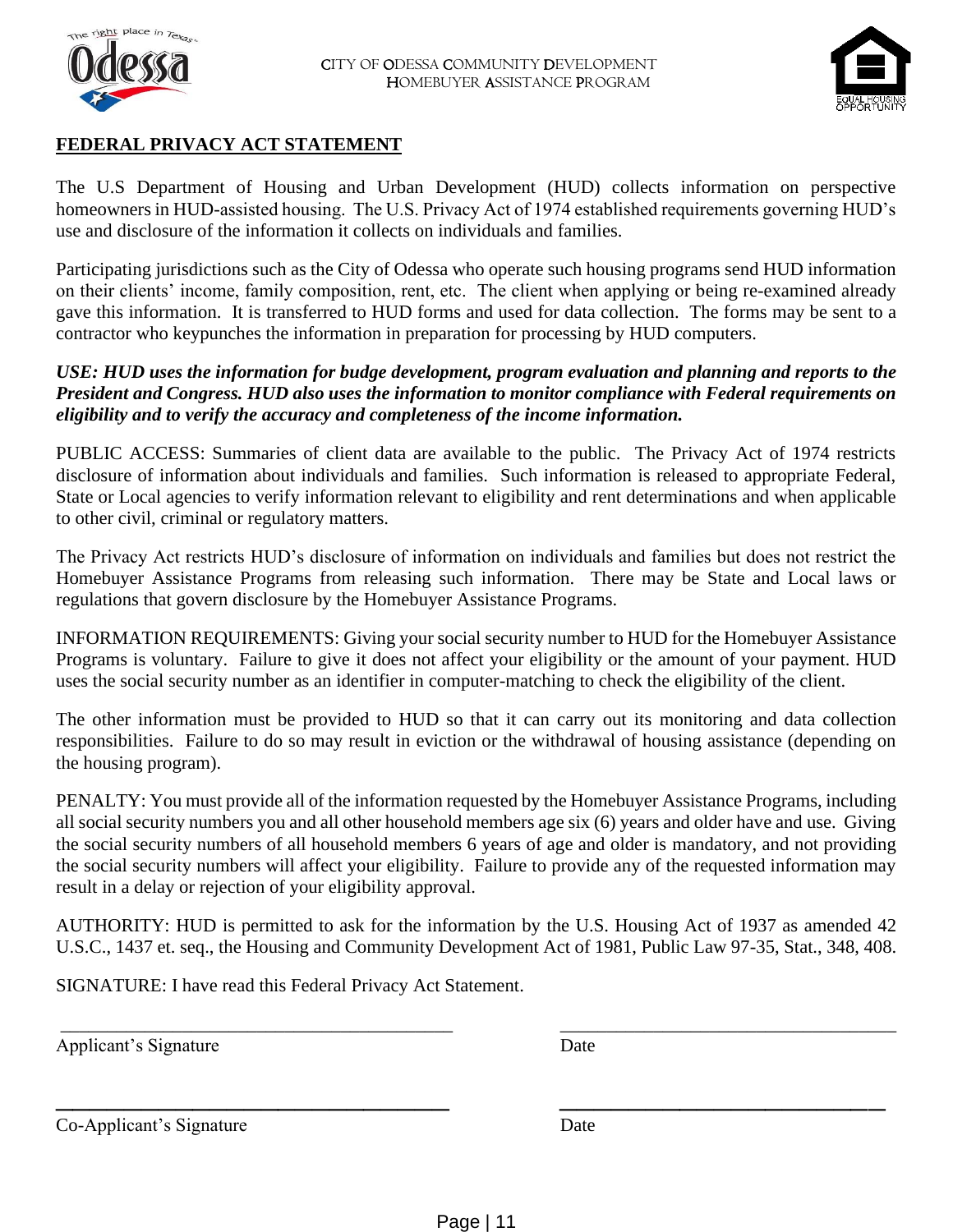



## **FEDERAL PRIVACY ACT NOTICE**

**FEDERAL PRIVACY ACT NOTICE FOR THE** City of Odessa HOME Investment Partnership Program (HOME Program), a program provided by the United States Department of Housing and Urban Development (HUD).

PURPOSE: Family income and other information are being collected by the Department of Housing and Urban Development (HUD) to determine an applicant's eligibility.

USE: HUD uses family income and other information to assist in managing and monitoring HUD-assisted housing programs, to protect the Government's financial interest, and to verify the accuracy of the information furnished. HUD or the HOME Program may conduct a computer match to verify the information you provided. This information may be released to appropriate Federal, State, and local agencies, when relevant, and to civil, criminal or regulatory investigators and prosecutors. However, the information will not be otherwise disclosed or released outside of HUD, except as permitted or required by law.

PENALTY: You must provide all of the information requested by the HOME Program, including all social security numbers you and all other household members age six (6) years and older have and use. Giving the social security numbers of all household members 6 years of age and older is mandatory, and not providing the social security numbers will affect your eligibility. Failure to provide any of the requested information may result in a delay or rejection of your eligibility approval.

AUTHORITY FOR INFORMATION COLLECTION: The following laws authorize the collection of this information by HUD or the HOME Program: the U.S. Housing Act of 1937 (42 U.S.C., 1437 et seq.), Title VI of the Civil Rights Act of 1964, and Title VIII of the Civil Rights Act of 1968. The Housing and Community Development Act of 1987 (42 U.S.C. 3543) requires applicants and residents to submit the Social Security Numbers of all household members at least six (6) years old.

I read the Privacy Act Notice on \_\_\_\_\_\_\_\_\_\_\_\_\_\_\_\_\_\_\_\_\_\_\_\_\_\_\_\_\_\_\_\_\_\_\_\_\_.

Date

\_\_\_\_\_\_\_\_\_\_\_\_\_\_\_\_\_\_\_\_\_\_\_\_\_\_\_\_\_\_\_\_\_\_\_\_\_\_\_\_\_\_ \_\_\_\_\_\_\_\_\_\_\_\_\_\_\_\_\_\_\_\_\_\_\_\_\_\_\_\_\_\_\_\_\_\_\_\_

\_\_\_\_\_\_\_\_\_\_\_\_\_\_\_\_\_\_\_\_\_\_\_ \_\_\_\_\_\_\_\_\_\_\_\_\_\_\_\_\_\_\_

Applicant's Signature Date

Co-Applicant's Signature Date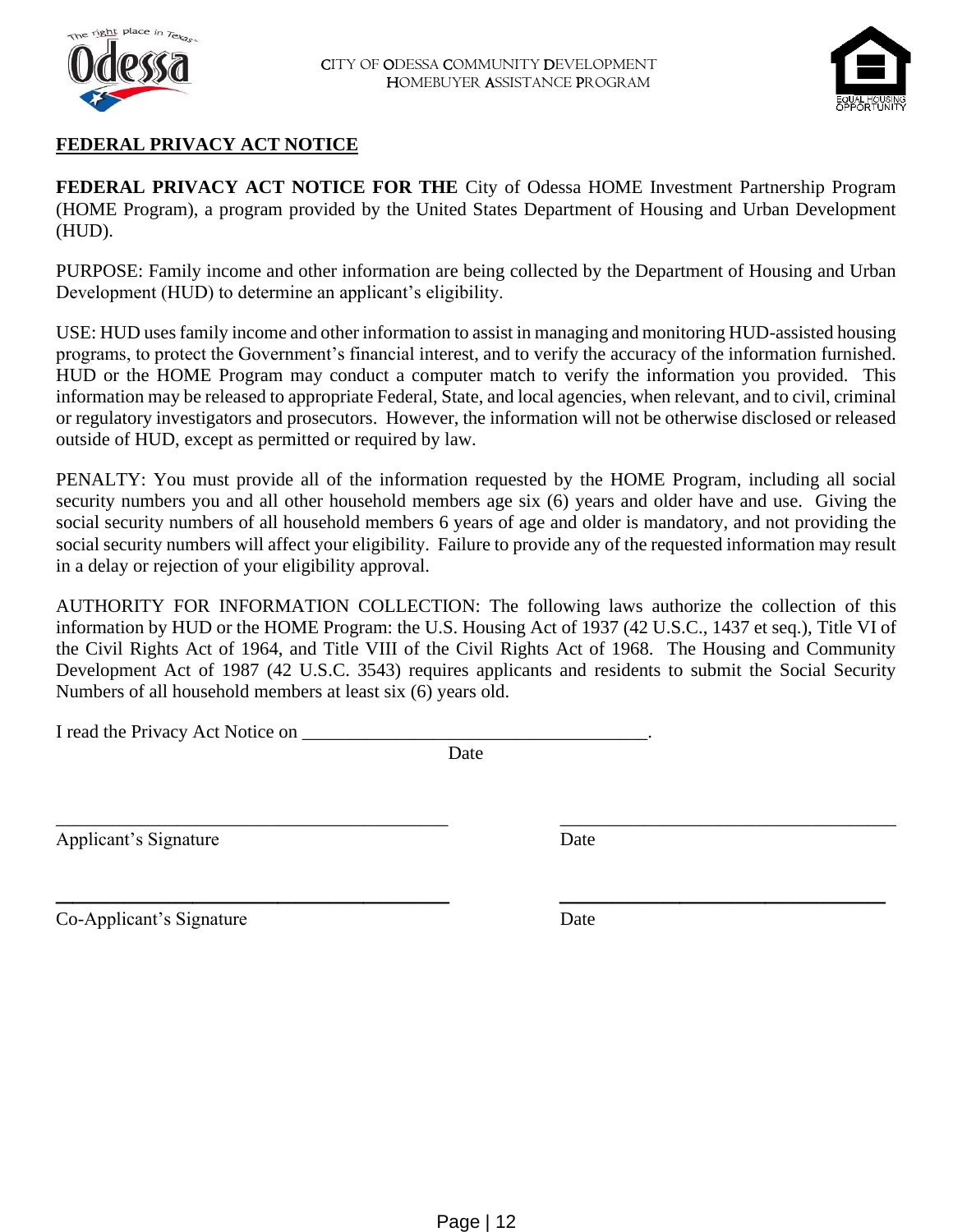



### **APPLICANT CERTIFICATION**

Applicant(s) Statement:

I/We certify that the information\* given to the City of Odessa HOME Program on household composition, income, net family assets, allowances and deductions is accurate and complete to the best of my/our knowledge and belief. I/We understand that false statements or information are punishable under Federal Law. I/We also understand that false statements or information are grounds for termination of housing assistance.

\_\_\_\_\_\_\_\_\_\_\_\_\_\_\_\_\_\_\_\_\_\_\_\_\_\_\_\_\_\_\_\_\_\_\_\_\_\_\_\_\_\_ \_\_\_\_\_\_\_\_\_\_\_\_\_\_\_\_\_\_\_\_\_\_\_\_\_\_\_\_\_\_\_\_\_\_\_\_

Applicant's Signature Date

Co-Applicant's Signature Date

\_\_\_\_\_\_\_\_\_\_\_\_\_\_\_\_\_\_\_\_\_\_\_\_\_\_\_\_\_\_\_\_\_\_\_\_\_\_\_\_\_\_ \_\_\_\_\_\_\_\_\_\_\_\_\_\_\_\_\_\_\_\_\_\_\_\_\_\_\_\_\_\_\_\_\_\_\_\_

If you believe you have been discriminated against, you may call the Fair Housing and Equal Opportunity National toll-free Hotline at 800-424-8590. (Within Washington D.C. Metropolitan area, call 426-3500)

\*After verification by the HOME Program, the information will be submitted to the Department of Housing and Urban Development. See the Federal Privacy Act Statement for more information about its use.